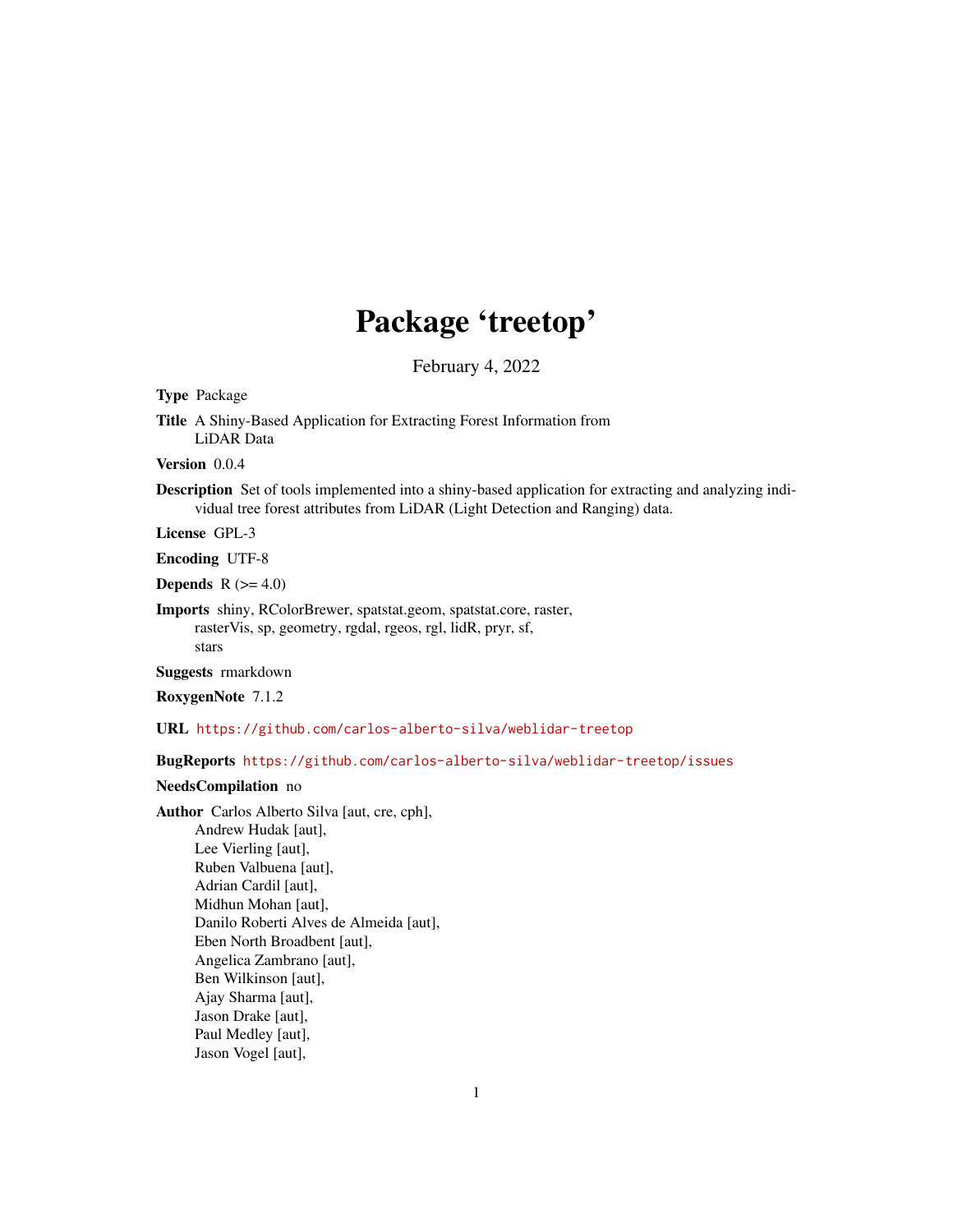#### <span id="page-1-0"></span>2 launch App

Gabriel Prata [aut], Jeff Atkins [aut], Caio Hamamura [aut], Carine Klauberg [aut]

Maintainer Carlos Alberto Silva <carlos\_engflorestal@outlook.com>

Repository CRAN

Date/Publication 2022-02-04 15:30:03 UTC

### R topics documented:

|--|--|--|--|

#### **Index** [4](#page-3-0)

launchApp *Launch treetop application*

#### Description

This function launch the treetop application.

#### Usage

launchApp(...)

#### Arguments

... additional parameters from the [runApp](#page-0-0) function in the *shiny* package.

#### Details

The treetop shiny app will pop up for LiDAR data visualization, processing and analysis. Import a LiDAR-derived Canopy Height Model (CHM, as .tif, .asc or .img format) for custom data processing. Interrupt R to stop the application (usually by pressing Ctrl+C or Esc). Individual trees are detected and their crown are delineated using methods described in Silva et al. (2016) and implemented in the [silva2016](#page-0-0) function in the *lidR* (Roussel et al. 2020) package.

#### Value

This function does not return.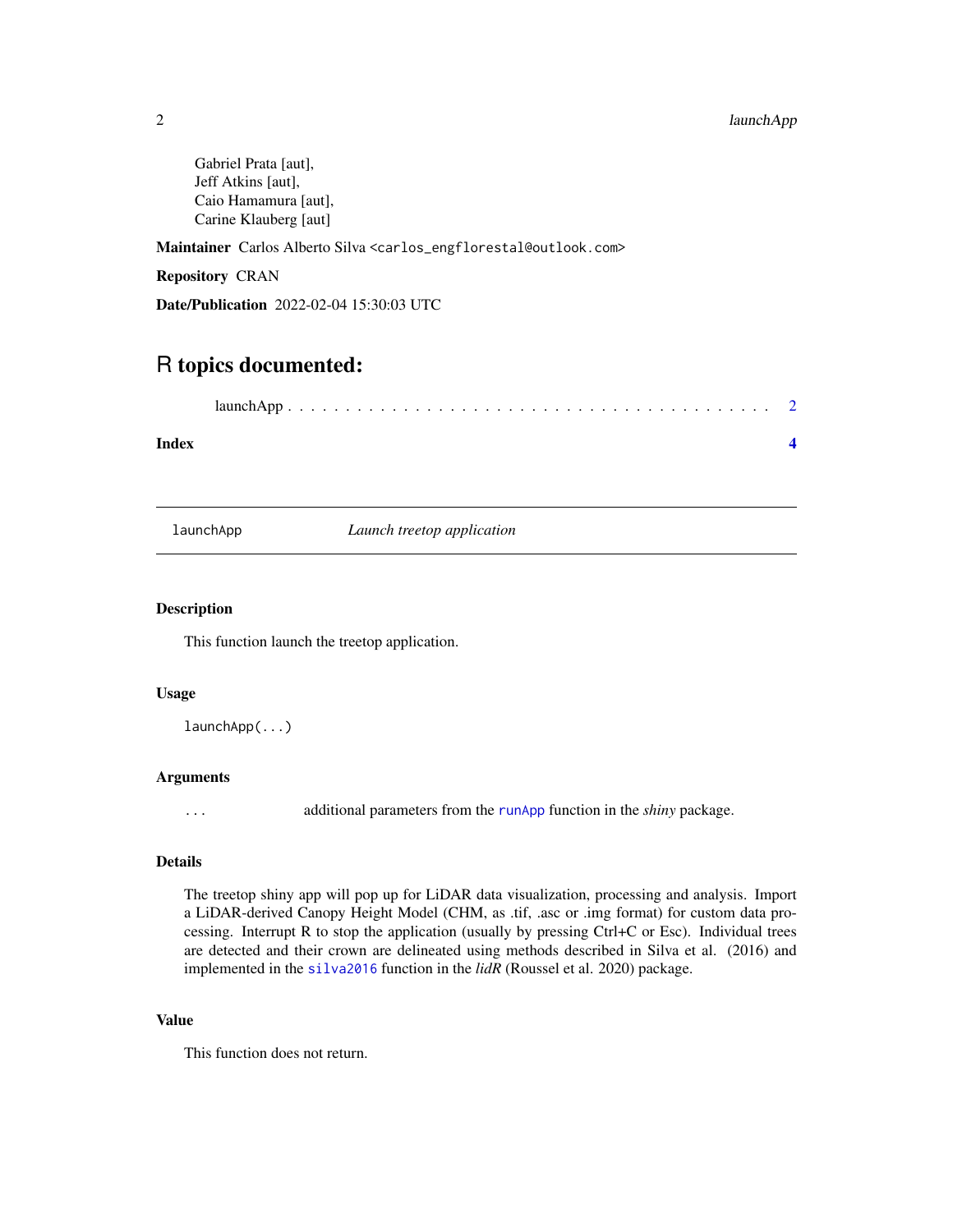#### launchApp 3

#### References

Chang, W., Cheng, J., Allaire, J. J., Xie, Y., & McPherson, J. (2021). shiny: Web Application Framework for R. <https://CRAN.R-project.org/package=shiny>

Leite, R.V.; Silva, C.A.; Mohan, M.; Cardil, A.; Almeida, D.R.A.d.; Carvalho, S.d.P.C.e; Jaafar, W.S.W.M.; Guerra-Hernández, J.; Weiskittel, A.; Hudak, A.T.; Broadbent, E.N.; Prata, G.; Valbuena, R.; Leite, H.G.; Taquetti, M.F.; Soares, A.A.V.; Scolforo, H.F.; Amaral, C.H.d.; Dalla Corte, A.P.; Klauberg, C. (2020). Individual Tree Attribute Estimation and Uniformity Assessment in Fast-Growing Eucalyptus spp. Forest Plantations Using Lidar and Linear Mixed-Effects Models. Remote Sens. 12, 3599. doi: [10.3390/rs12213599](https://doi.org/10.3390/rs12213599)

Roussel, J.R., Auty, D., Coops, N. C., Tompalski, P., Goodbody, T. R. H., Sánchez Meador, A., Bourdon, J.F., De Boissieu, F., Achim, A. (2020). lidR : An R package for analysis of Airborne Laser Scanning (ALS) data. Remote Sensing of Environment, 251, 112061. doi: [10.1016/](https://doi.org/10.1016/j.rse.2020.112061) [j.rse.2020.112061](https://doi.org/10.1016/j.rse.2020.112061)

Silva, C. A., Hudak, A. T., Vierling, L. A., Loudermilk, E. L., O'Brien, J. J., Hiers, J. K., Khosravipour, A. (2016). Imputation of Individual Longleaf Pine (Pinus palustris Mill.) Tree Attributes from Field and LiDAR Data. Canadian Journal of Remote Sensing, 42(5), 554–573. doi: [10.1080/](https://doi.org/10.1080/07038992.2016.1196582) [07038992.2016.1196582](https://doi.org/10.1080/07038992.2016.1196582)

#### Examples

## Not run:

# Launch treetop application treetop::launchApp(launch.browser = TRUE)

## End(Not run)